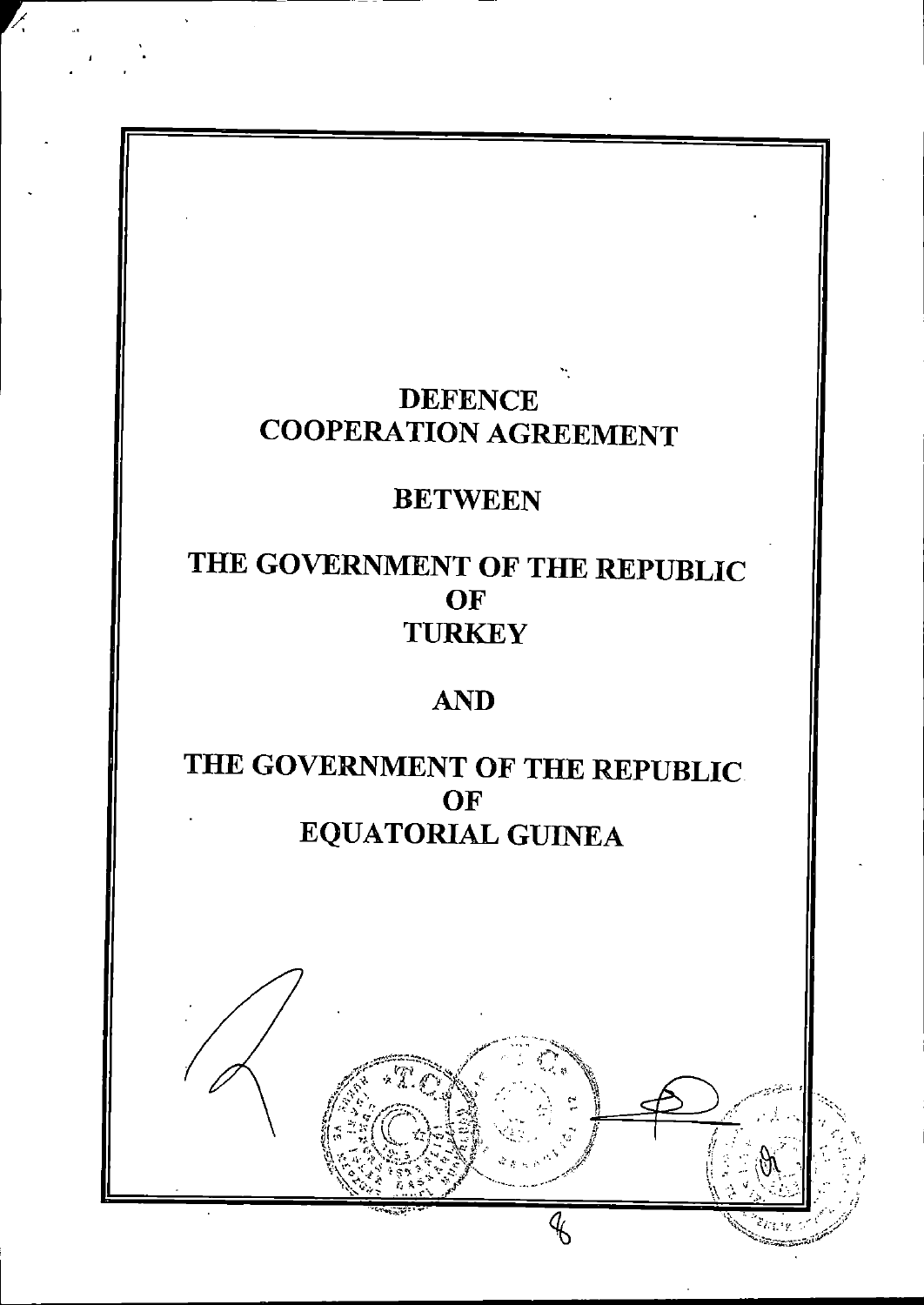#### DEFENCE COOPERATION AGREEMENT BETWEEN THE GOVERNMENT OF THE REPUBLIC OF TURKEY AND THE GOVERNMENT OF THE REPUBLIC OF EQUATORIAL GUINEA

#### **PREAMBLE**

The Government of the Republic of Turkey and the Government of the Republic of Equatorial Guinea (hereinafter referred to as the "Party" or the "Parties"),

Confirming their commitment to the aims and principles of the Charter of the United Nations.

Emphasizing that cooperation in various military fields on the basis of mutual respect for sovereignty and equality of both Parties shall contribute to the common interests and economic efficiency of the Parties,

Being aware of the need to create legal framework of bilateral relations in the field of defence.

Expressing the need for improving the existing friendly relations between the Parties on the basis of national laws, international rules and agreements,

Recognizing a common need, repeatedly expressed to raise and improve the level of bilateral cooperation between the respective Ministries of Defence,

Convinced that a strong and consistent cooperation between the two states, historically united by friendship, will serve the purpose of stability, peace and international security,

Have agreed upon the following.

#### **ARTICLE I PURPOSE**

The purpose of this agreement is to provide a framework for developing relations and cooperation between the Parties specified in ARTICLE IV.

#### **ARTICLE II SCOPE**

This Agreement shall be applied to the exchange of personnel, material, equipment, information and experience in the fields specified in ARTICLE IV.

#### **ARTICLE III DEFINITIONS**

The terms used in this Agreement shall have the following meanings:

"Sending Party" means the Party sending personnel, material and equipment to the 1. Receiving Party for the implementation of this Agreement,

"Receiving Party" means the Party hosting the personnel, material and equipment of the  $2.$ Sending Party in its territory for the implementation of this Agreement.

"Guest Personnel" means the military personnel or the civilian persons who are the  $3.$ members of armed forces and sent by one Party to the other Party for the implementation of this Agreement.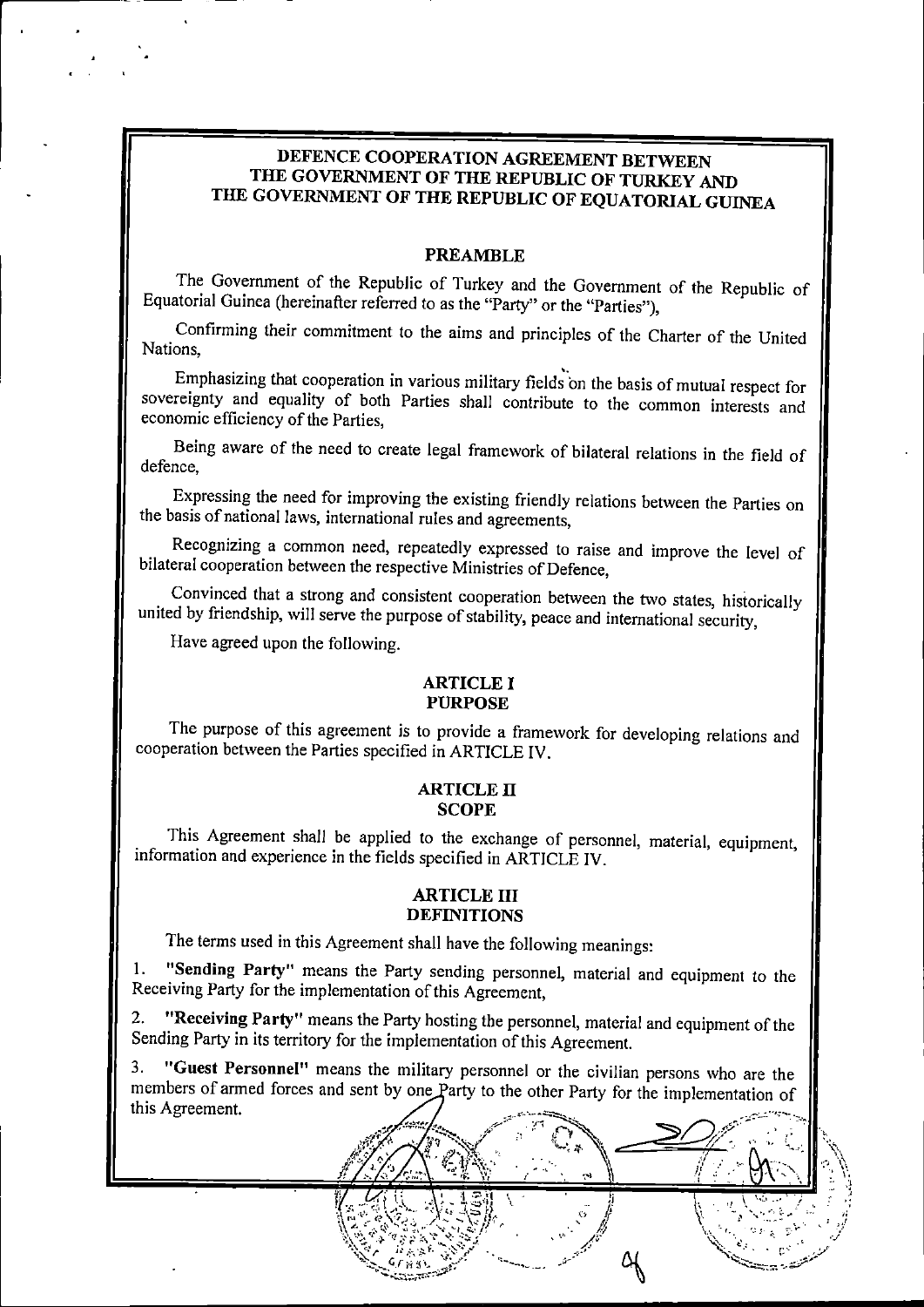4. "Guest Student" means the students sent by the Sending Party to be assigned to the Armed Forces of the Sending Party to receive training at the military schools of the Receiving Party or other educational institutions to be determined by the Receiving Party.

5. "Dependents" means the spouse and children of the Guest Personnel vvhom they are responsible for looking after in accordance with their respective national legislation.

6. "Senior Personnel" means the most senior person among the Guest Personnel authorized to supervise the activities of the military/civîlian group sent within the seope of this Ağreement and appointed in accordance vvith the national legislation of the Sending Party

7. "Grant" means donation or transfer of a good or service free of charge.

8. "Services" means, in accordance with the Agreement between the Parties, the provision of training, technical information, support, development, maintenance, repair, recovery, disposal, port and counselling support and allocation of ground, sea and air vehicles, equipment, weapons, buildings and estate on condition that the ovvnership is retained.

9. "Logistic Support" includes the sale, grant, transfer, allocation of supplies and services.

10. «Classifıed information and Material" Offıcial information, document and material that requires protection for national security. Therefore, ît is regulated by the application of a national security classification. This information may be in oral, visual, magnetic or printed form, or in technological or device form inciuding information subject to Intellectual Property Rights.

#### **ARTICLE IV** AREAS OF COOPERATION

The cooperation between the Parties shall inelude the folIowing areas:

1. Military training and education;

a. Training, education and courses at military schools, training and education centers or other educational institutions to be determined by the Receiving Party,

b. On-the-job training at units, headquarters and institutions,

c. Mutual/unilateral exchange of Guest Personnel, Guest Student or training personnel between training and educational institutions,

d. Mutual contact visits and exchange of knowledge for the improvement of training and education.

2. Participating in exercises/trainings or joint exercises,

3. Defence industry,

4. Military cooperation and contact visits between the Armed Forces,

5. The organizational structure of the Armed Forces, the structure and equipment of military units and personnel management,

11

 $\rightarrow$ 

• • il

:<br>,<br>,<br>,

6. Exchange of military intelligence,

7. Logistic cooperation, grant and logistic systems, ^

f'jt

 $\tilde{\mathbf{h}}$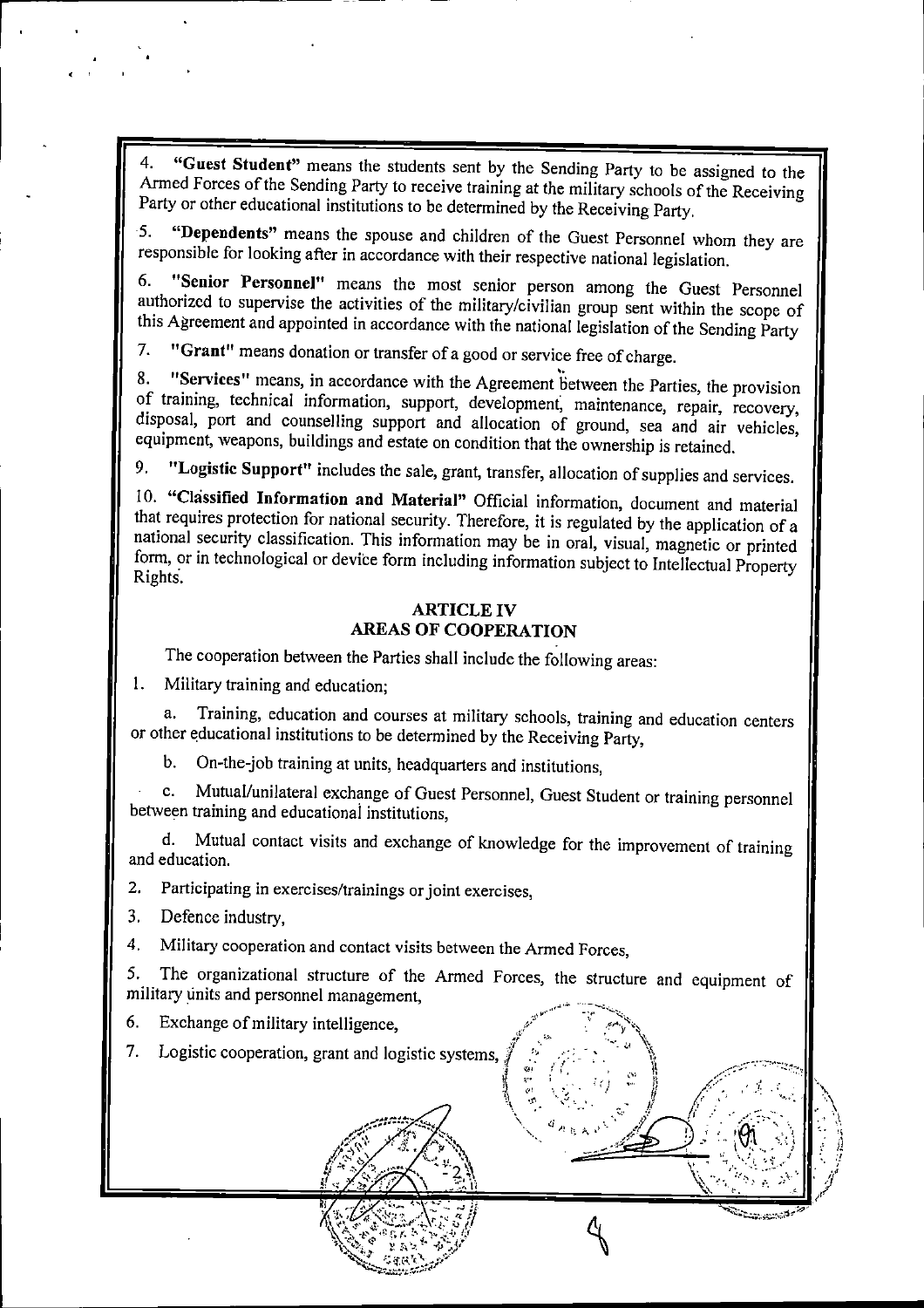8. Military medical and health services,

9. Communications, electronics, information systems and cyber defence,

10. Operations other than war such as peacekeeping, humanitarian aid and counter-piracy operations,

11. Exchange of knowledge on military legal systems,

12. Mapping and hydrography,

13. Exchange of personnel for professional development,

14. Exchange of Guest Personnel, advisors and units,

15. Exchange of information and experience on military scientific and technological research areas,

16. Social, cultural activities and sports,

17. Training and exchange of information and experience on counter against mines and ımprovısed explosive devices,

18. Training and exchange of information and experience within the scope of Natural Disaster Relief Operations,

19. Military history, archives, publication and museology.

#### ARTICLE V FORMS OF COOPERATION

The Parties may carry out cooperation depending on their decisions in the following 1. ways:

a. Meetings and visits of the Ministers of Defence, Chiefs of General Staff and their deputies or other offîcials authorized by the Parties,

b. Exchange of experience between the experts of both Parties in various fıelds of activities,

c. Organizing training, education and courses at a cost, free of charge or at reduced cost in military units, headquarters and institutions,

d. Contacts between similar military institutions,

e. Organizing joint discussions, consultations, meetings, and participating in courses symposiums and conferences.

f. Participating in military exercises inciuding real fîring exercises, participating in these military exercises as observers, conducting passing exercises (PASSEX) and port visita organizing joint exercises, '

g. Exchange of information and training materials,

h. Providing mutual logistic support and exchanging munitions, materials and services in the form of grants or in retum for payment.

2. Exchange of munitions, weapon systems, military equipment, vehicles and relevant supply items in the form of grants temporary provision or foreign military sales shall be,  $\alpha$  carried out in accordance with third party (in the present of the present acroements) carried out in accordance with third party transfer restrictions of the present agreements.

> $\mathbf{u} = \mathbf{v}$  $\frac{1}{2}$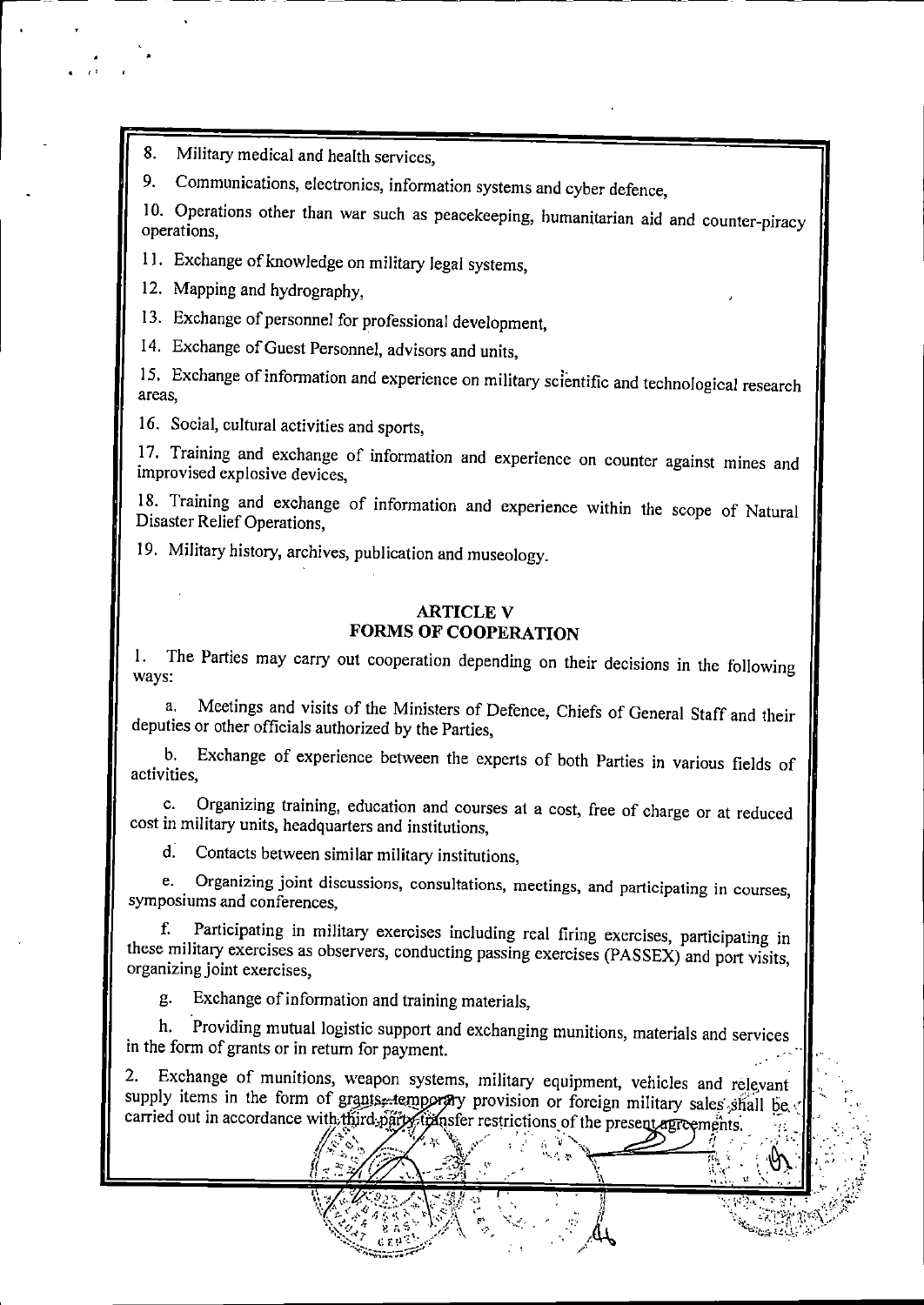3. The Parties may conclude complementary memoranda of understanding, protocols and arrangements for the implementation of this Agreement in accordance with the ratification processes of the Parties under their national legislation and in conformity with the provisions of thıs Agreement.

4. The cooperation shali be carried out by taking into consideration the mutual interests and needs of the Parties and on the basis of reciprocity.

5. The material, technical information and documents exchanged in the form of grants or in return for payment, or those produced jointly by the Parties in accordance with this Agreement, other memoranda of understanding, protocols and arrangements shall not be transferred to a third country without prior mutual consent.

In the event that the material to be granted within the scope of this Agreement is dıscarded, the Receiving Party shall inform the Sending Party in written form.

# ARTICLE VI<br>COMPETENT AUTHORITIES AND ANNUAL IMPLEMENTATION PLANS

I.. The competent authorities for the implementation of this Agreement are;

For the Government of the Republic of Turkey: The Ministry of National Defence of the Republic of Turkey,

For the Government of the Republic of Equatoriai Guinea: The Ministry of National Defence of the Republic of Equatorial Guinea.

2. The Parties shall prepare Annual İmplementation Plans regarding joint activities for the implementation of this Agreement. The Annual implementation Plans shall inciude the name scope, type, date, place, executing institutions, fınancial aspects and other details of the activities to be carried out.

The cooperation between the Parties will be strengthened through reciprocal visits at all levels mentioned in the Annual implementation Plans.

#### **ARTICLE VII**

## SECURITY OF CLASSIFIED İNFORMATİON AND MATERİAL

1. Ali classified information, documents, physical and intellectual property rights and the militaıy material provided or produced under this Agreement shall be exchanged, used and protected for their own purposes according to the subsequent memoranda of understanding, protocols and arrangements to be conciuded between the Parties.

2. The Parties, in accordance with their national legislation, shall ensure the protection of information, documents, and all data on the materials and equipment to be exchanged within the scope of the implementation of this Agreement or performance of the joint activities. In this context, they shall take the same measures as the ones necessary for the protection of their own classified information of the same level. The Parties shall give the exchanged information the appropriate classifıcation level as shown in the table below.

| For the Government of the | Classification       | For the Government of the                                 |
|---------------------------|----------------------|-----------------------------------------------------------|
| Republic of Turkey        |                      | Republic of Equatorial Guinea                             |
| Cok Gizli                 | Top Secret           | Altamente Secreto                                         |
| Gizli                     | Secret               | Secreto                                                   |
| Ozel                      | <b>Confidential</b>  | Confidencial<br>$\omega$ , $\omega$ , $\omega$ , $\omega$ |
| Hizmete Özel              | Estricted.           | Restringido                                               |
| Tasnif Disi               | <i>V</i> nclassified | No Clasificadó                                            |
|                           |                      | $\cdot$ $\cdot$                                           |
|                           |                      |                                                           |

 $\approx$   $\approx$   $\approx$   $\approx$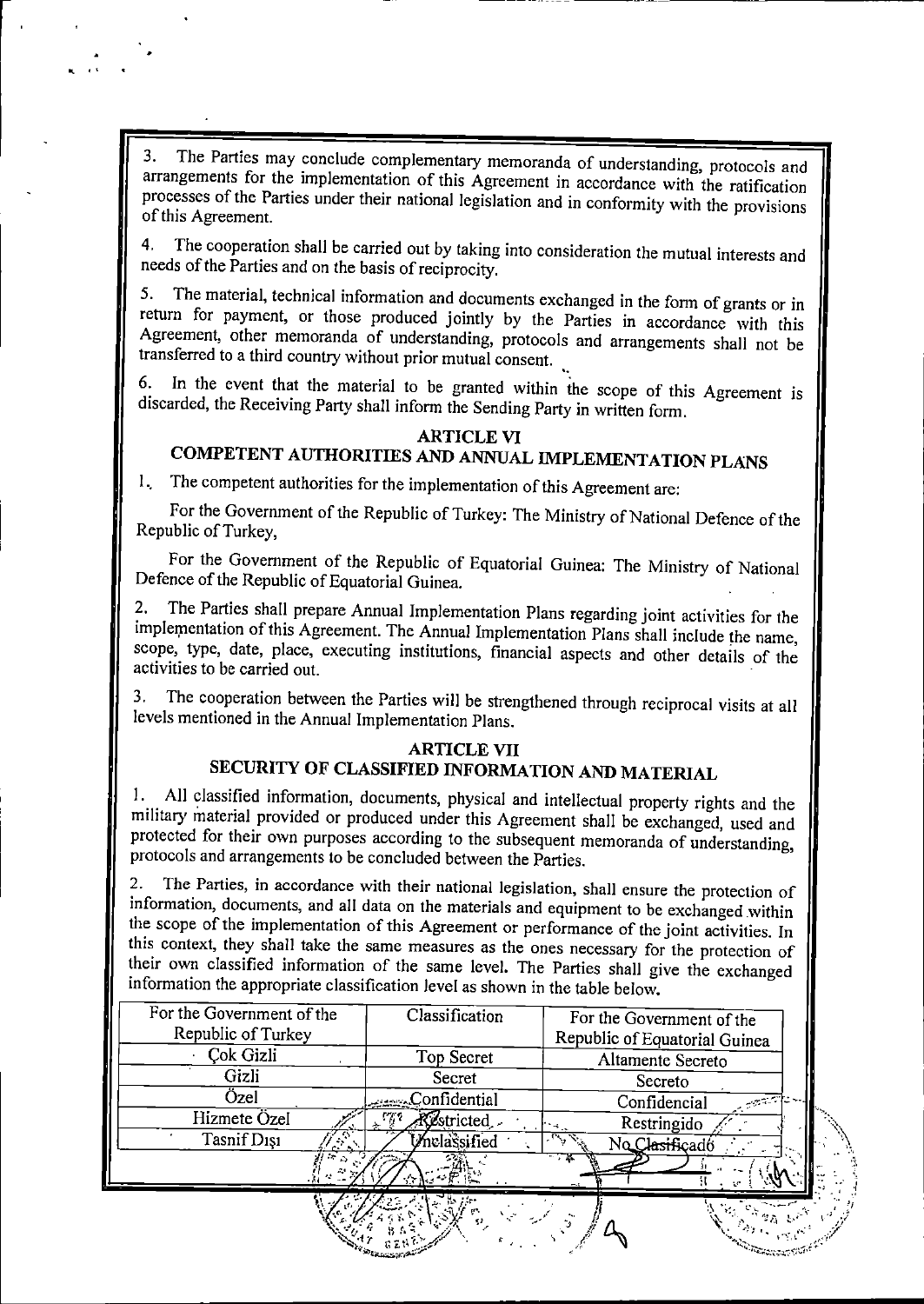3. The classified information and material shall not be disclosed to or shared with (or transferred to) a third party without prior written consent of the Party providing them.

4. The classified information and material shall only be exchanged through intergovernmental channels or other channels approved by the security authorities designated by the Parties. The classifıcation level of the information shall be determined by the Partv providing the information.

The Parties shall continue to be responsible for the protection and prevention of the release of the classification level of the exchanged classified information and material even after the termination of this Agreement.

6. The Parties shall ensure effective protection of the rights for intellectual property to be created or transferred under this Agreement in accordance with their national legislation and ıntematıonal treaties to which they are a party. In the context of this Agreement, intellectual property shall be understood as described in Article 2 of the Convention Establishing the World intellectual Property Organization, done at Stockholm on 14 July 1967.

7. If deemed necessaıy, a separate security agreement on the transfer, usage and protection of the classified information and materials exchanged within the scope of this Agreement may be conciuded under the responsibility of the bodies authorized for each of the cooperation areas specified in ARTİCLE IV.

8. The information obtained during the implementation of the provisions of this Agreement shall not be used by either Party against the interests of the other Party or any third Party.

9. The Parties shall ensure that access to the classified information and materials is given according to need-to-know basis and to the personnel having approprîate security clearance.

10. In the event that the information exchanged in terms of implementing this Agreement is unexpectedly disclosed, the Party discovering the fact shall inform the other Party of the situation.

#### article VIII MILITARY INTELLIGENCE

1. This article, regarding the countries considered to harm the mutual interests of the Parties and to be determined jointly, shall cover the developments in the area of interest of the Armed forces of the Parties, priority being given to the military activities and exchange of military intelligence information about the activities of these countries in Turkey and in Equatorial Guinea.

2. Exchange of intelligence information shall be conducted through the following means and according to the following methods:

a. Every coordination subject (including subjects of exchange) shall be determined between the Parties by mutual agreement for the related year during the bilateral negotiations held by Chiefs of Military Intelligence of both nations or personnel authorised by them on a rotational basis, one year in Turkey and one year in Equatorial Guinea.

b. The visiting party shall notify the Receiving Party of the name, rank, appointment and security clearance of the delegation members at least fıfteen (15) days before the planned date.

c. The language of the documents and negotiations shall be in English. Negotiations may be conducted through an interpreter if requested..

■K'

a S<sub>am</sub>ey (199<sup>3)</sup>

>r.> »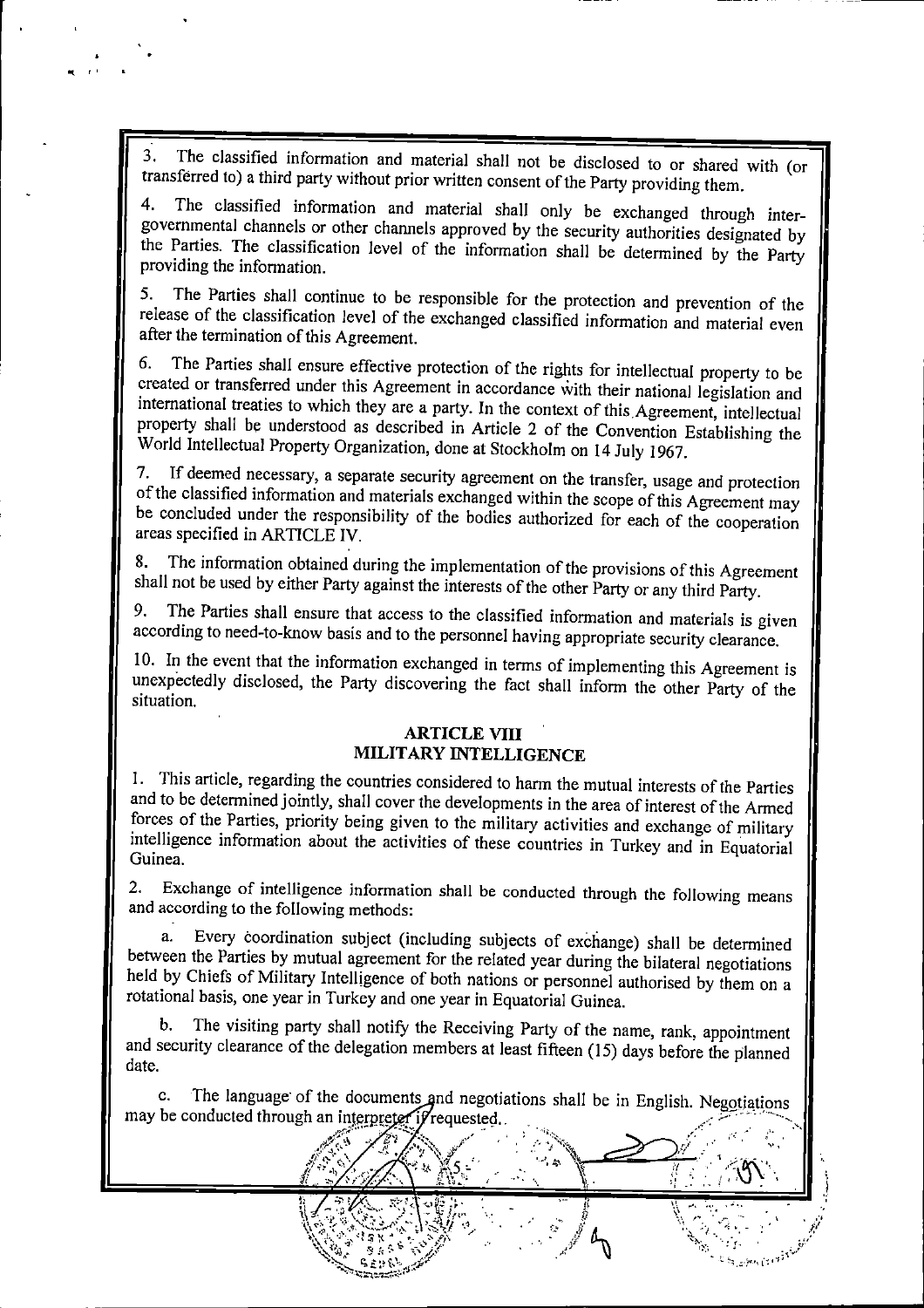d. The information which may be exchanged shall be delivered in document form. If there is any CD, DVD, film, photograph, slide, etc. related to the subject, they shall be attached to the document.

e. Both Parties agree that they shall reply to each other's information requests as soon as possıble through mutually agreed secure channels.

f. The request for the exchange of militaıy intelligence information shall be assessed on a case by case basıs and may be rejected. should they endanger national sovereignty and security of one of the Parties or widely contradict its national/international interests.

#### **ARTICLE IX** JURISDICTIONAL AND DISCIPLINARY DISPOSITIONS

Guest Personnel and their Dependents and Guest Students shall be subject to the national legislation and jurisdiction of the Receiving Party during their presence in the territory of the Receiving Party, including entry, stay and exit. In cases where the jurisdiction of the Receiving Party is applied and the verdict itself entails a penalty which is not contained in the legislation of the Sending Party, a type of penalty which is contained in the legislation of both States or suitable for both States shall be applied.

2. In the event that any of Guest Personnel, their Dependents or Guest Students are detained or arrested, the Receiving Party shall promptly inform the Sending Party of the situation.

3. In the event that any of the Guest Personnel, their Dependents or Guest Students faces a legal investigation or trial in the Receiving Party, he or she shall be entitled to all generally accepted legal protection which shall be no less than the one enjoyed by the nationals of the Receiving Party.

4. The activıtıes of the Guest Student and Guest Personnel may be terminated if they violate the laws of the Receiving Party.

5. Guest Students and Guest Personnel shall obey the disciplinary rules in the units headquarters and institutions they are assigned to. '

6. Guest Students shall be subject to the national legislations of the Receiving Party for disciplinary penalties and the Guest Personnel to the national legislations of the Sending Party. However, the competent military authorities of the Receiving Party may give orders to the Guest Personnel under their command as required by the duty.

7. Senipr Personnel of the Sending Party shall be authorized to apply disciplinary measures on Sending Party personnel in accordance with the provisions of their respective military service laws and disciplinary laws.

The Guest Personnel, their Dependents or Guest Students shall not engage in any political activity or conduct any activities against the Receiving Party.

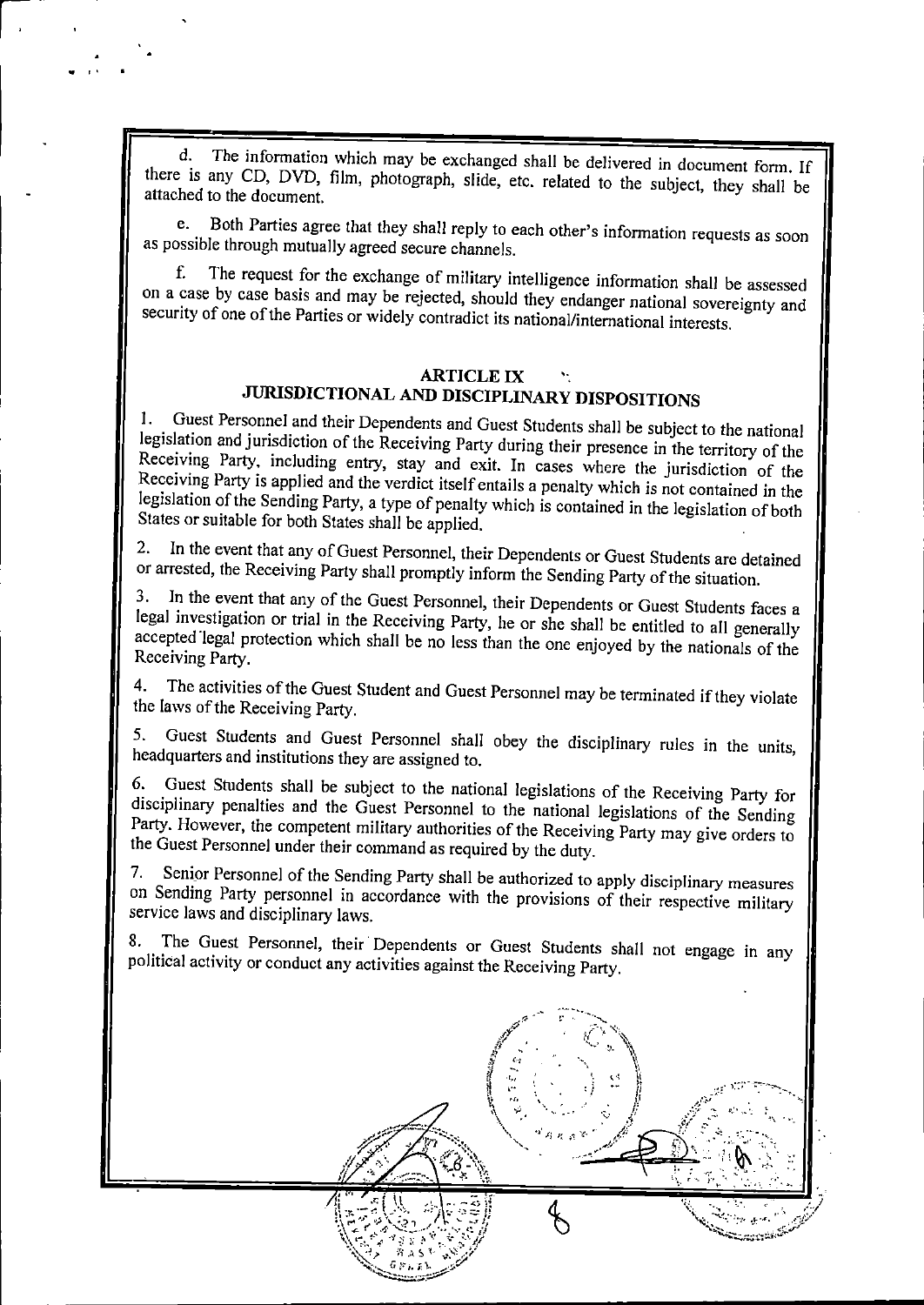#### ARTICLE X COMPENSATION CLAIMS

1. The national legislation of the Receiving Party shall be applied to the compensation claims of the third party during the implementation of this Agreement.

2. The Parties shall not claim compensation from each other for the injury or death of their personnel or for the damages/losses inflicted on individuals, goods and environment in the course of the performance of the activities under this Agreement except where such damage or loss resuited from gross negligence or intentional misconduct.

3. The Parties shall jointly determine vvhether such a situation has arisen out of gross negligence or intentional misconduct or not.

#### ARTICLE XI ADMIMSTRATIVE MATTERS

1. The Guest Personnel and their Dependents, and Guest Students shall not have any diplomatic immunities and privileges.

2. Unless the Parties agreed otherwise, the Receiving Party shall not assign Guest Student and Guest Personnel to the duties other than those specified in this Agreement or in subsequent agreements and arrangements.

3. The Guest Student and Guest Personnel shall be subject to the same administrative procedures as theır counterparts in the Receiving Party.

4. The military personnel of the Sending Party shall have the right to wear their own national uniform unless otherwise agreed in other memoranda of understanding, protocols and technical arrangements to be signed within the framework of this Agreement. The Receiving Party shall provide, to the extent possible, the necessary equipment for the performance of any activity during the duty. However, Guest Students must wear the military uniform provıded by the Receiving Party. These Guest Students may attach military symbols provided by the Sendıng Party ın order to be recognized.

5. The Sending Party shall retain the right to call back its personnel when it deems necessary. When it receives such a request from the Sending Party, the Receiving Party shall take the necessary measures as soon as possible for the return of the relevant personnel.

6. Administrative matters which constitute exceptions shall be specified in other memoranda of understanding, protocols or technical arrangements to be signed within the framework of this Agreement.

7. The Guest Personnel and their Dependents may benefit from the officers' clubs and military commissaries within the framework of the regulations of the Receiving Party.

In the event that any of the Guest Personnel and their Dependents and Guest Students 8. dıes, the Receiving Party shall inform the Sending Party of the situation, transport the deceased to the nearest international airport within its territory and take other necessary measures inciuding medical protection until the body is transferred.

The Guest Personnel and their Dependents and Guest Students shall avoid the actions that may harm the environment, pay utmost attention to the prevention of environmental pollution and shall comply with the regulations of the Receiving Party in this matter.

 $\frac{1}{2}$  ;

yC^

 $\{z \in \mathbb{R} \mid \{z \in \mathbb{R} \mid \mathcal{Z} \} \}$ 

 $\epsilon$  H  $\epsilon_{\rm H}$  y

j<u>is-aff</u>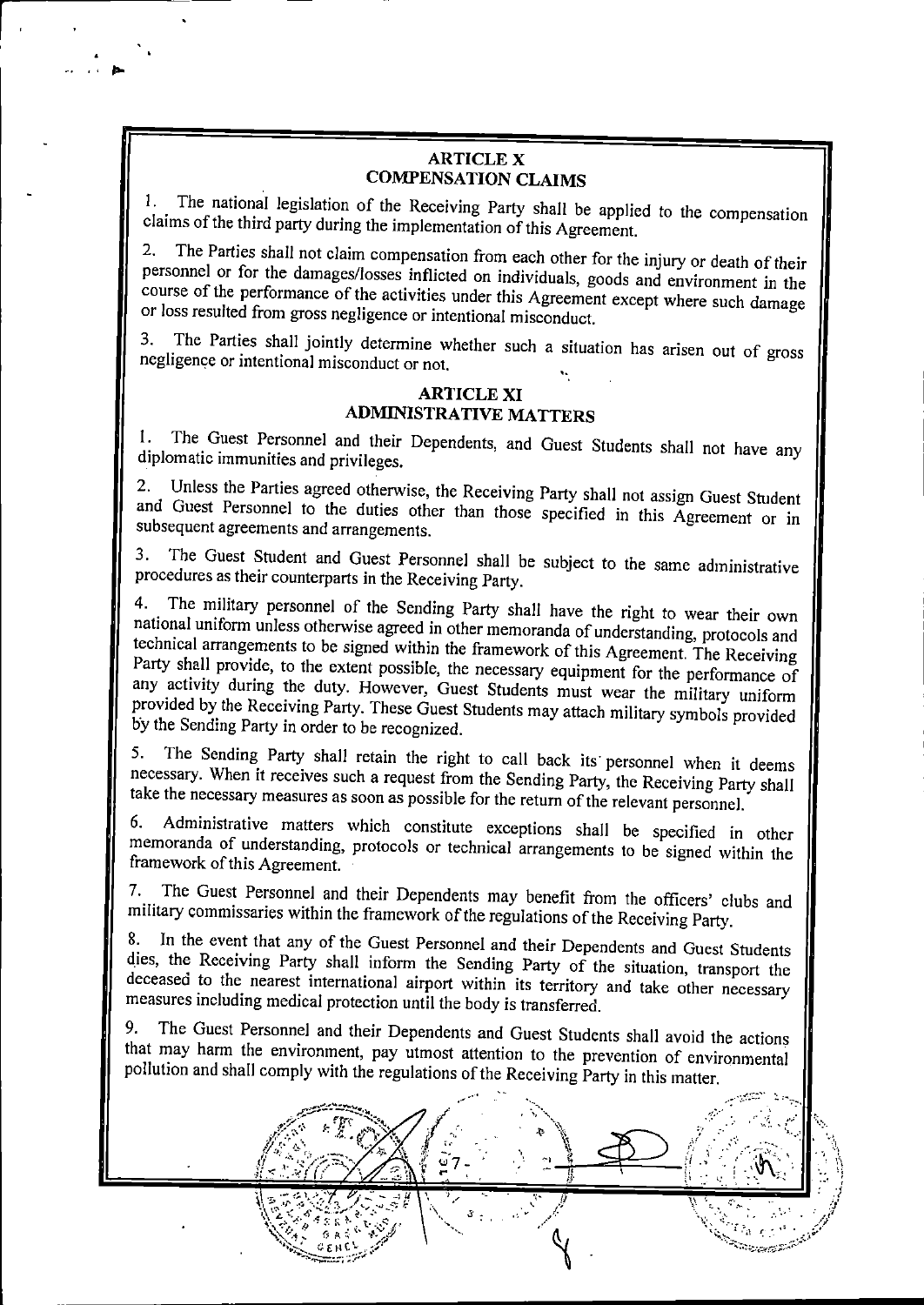10. The Receiving Party shall make the final decision regarding the provision of transportation services necessary for the conduct of the activities on reciprocity basis and consıdering its capabilities at a cost/at no cost.

11. Training and education shall be given in accordance with the legislation of the Receiving Party. The Guest Student and the Guest Personnel who are unable to attend training and education due to academic failure, lack of discipline, medical probiems, ete. shall be discharged from training and education institutions in accordance with the relevant procedures specified in the legislation of the Receiving Party. If deemed necessaıy by the Parties, protocols based on this Agreement may be concluded for training which are lifethreatening and require expertise (flight training, shooting drills, etc.).

12. The selection of Guest Personnei and Guest Student shâll be executed by Sending Party in accordance with criteria determined by Receiving Party.

#### **ARTICLE XII** medical services

1. The Guest Personnei and the Guest Student shall be in good health condition to perform any activity under this Agreement. The Receiving Party may request a medical report certifying that they are medically in good condition.

2. The costs of the exammation and treatment services of the Guest Students shall be covered according to the national legislation of the Receiving Party. The Receiving Party shall cover the health insurance premiums or health expenses of the Guest Students.

3. The Receiving Party shall provide free of charge the emergency medical services and urgent dental care services of the Guest Personnei and their Dependents. The expenses of the medical examination and treatment, except for emergency medical services and urgent dental care of the Guest Personnel and their Dependents shall be covered by a health insurance to be bought according to the national legislation of the Receiving Party.

4. The Receiving Party may provide free of charge or in retum of payment the insurance premiums or ali treatment service costs of the Guest Personnei and their Dependents. If the Receiving Party decides to provide them in return for payment, the insurance premiums or ali treatment costs of Guest Personnei and their Dependents shall be covered by the Sending Party or the Guest Personnei.

#### **ARTICLE XIII** FINANCIAL MATTERS

1. The Sending Party shall be responsible for the salary/allowance, lodging, boarding transportation and other fmancial rights of the Guest Personnei and Guest Students assigned to conduct the cooperation activities under this Agreement.

2. However, if requested by the Sending Party, the Receiving Party shall decide, whether the following matters will be met or not, and the terms of meeting them for the Guest Personnel and Guest Students assigned for training and education purposes.

a. For Guest Personnei:

i. Monthly salary (The terms and amounts of the course-participant officer and NCOs shall be determined in accordance with their ranks and the terms and amounts of the civilian personnel shall be determinged in accordance with their status by the Receiving Party),

-8-

■;

'V/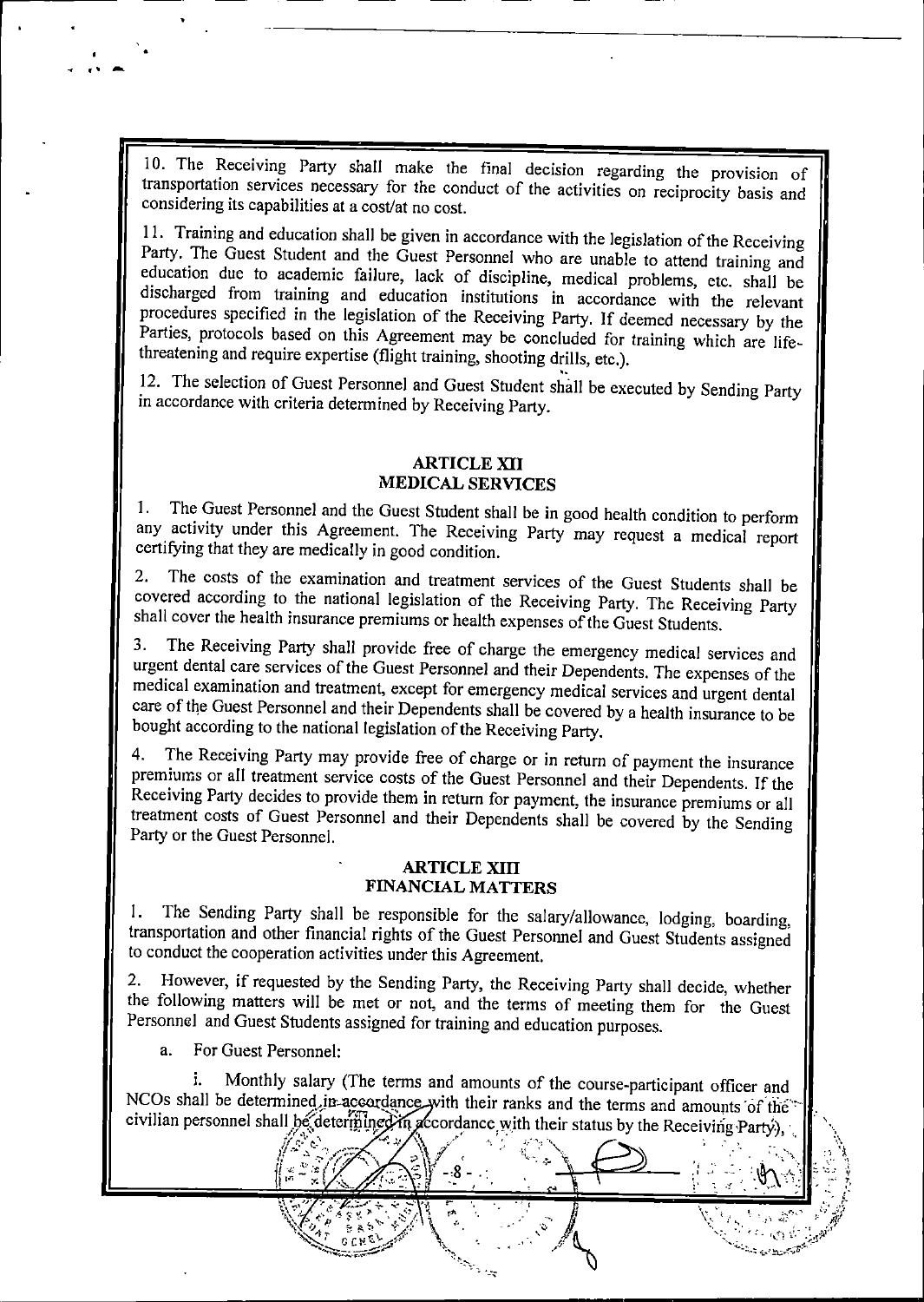- ii. Training and education costs (At a cost, reduced cost or free of charge),
- iii. Dress (Details shall be determined by the Receiving Party),
- iv. Shift pay for doctors receiving specialty training,
- V. Transportation expenses.
- b. For the Guest Students;
	- i. Boarding,
	- ii. Lodging (In the guesthouse or facility determined by the Receiving Party),
	- iii. Daily allowance (Terms and amount determined by the Receiving Party),
	- iv. Training and Education Costs (At a cost, reduced cost or free of charge),
	- V. Dress (Details shall be determined by the Receiving Party),

vi. Wages paid to the 6th grade students of the Medical Faculty during the internship training.

vii. Transportation expenses.

3. Turkish language courses to be provided in Turkey (including language preparatory classes for academic education) and French language courses to be provided in Equatorial Guinea shall be free of charge. Training requiring high costs (such as flight training, diver training, free escape tower training, ete.) shall be provided at full price.

4. The Guest Student and Guest Personnel shall clear their own debts and those of their Dependents' when they leave the Receiving Party permanently. In case of an emergency withdrawal, the debts of the Guest Personnel and their Dependents as well as Guest Students shall be paid by the Sending Party according to the document to be issued by the Receiving Party indicating the amount of expense and approved by the relevant authority.

5. Training and education costs shall be paid in U.S. Dollar by the Sending Party to the bank account determined by the competent authority of the Receiving Party within 60 (sixty) days following the receipt of the document indicating the amount of expense and approved by the relevant authority at the end of every training and education period (the costs of onemonth or shorler training shall be paid in cash).

The Guest Personnel and their Dependents as well as Guest Students shall be subject to the tax law effective in the Receiving Party during their entry, stay and departure.

#### ARTICLE XIV CUSTOMS AND PASSPORT PROCEDURES

1. The Guest Personnel and their Dependents as well as Guest Students shall be subject.to' the regulations of the Receiving Party regarding the residence and travel of foreigners jn the territory of the Receiving Party.

2. The Guest Personnel and their Dependents as well as Guest Students shall be subject to the customs and passport regulations of the Receiving Party during their entıy into and exit from its country. However, the Receiving Party shall provide all possible administrative facilities within the framework of its legislation.

City of the City of

9-

 $\mathcal{N} \in \mathbb{R}$  ,  $\mathcal{N} \in \mathbb{R}$  $\sqrt{2} \, \frac{1}{2} \, \frac{1}{2} \, \frac{1}{2} \, \frac{1}{2} \, \frac{1}{2} \, \frac{1}{2} \, \frac{1}{2} \, \frac{1}{2} \, \frac{1}{2} \, \frac{1}{2} \, \frac{1}{2} \, \frac{1}{2} \, \frac{1}{2} \, \frac{1}{2} \, \frac{1}{2} \, \frac{1}{2} \, \frac{1}{2} \, \frac{1}{2} \, \frac{1}{2} \, \frac{1}{2} \, \frac{1}{2} \, \frac{1}{2} \, \frac{1}{2} \, \frac{1}{2$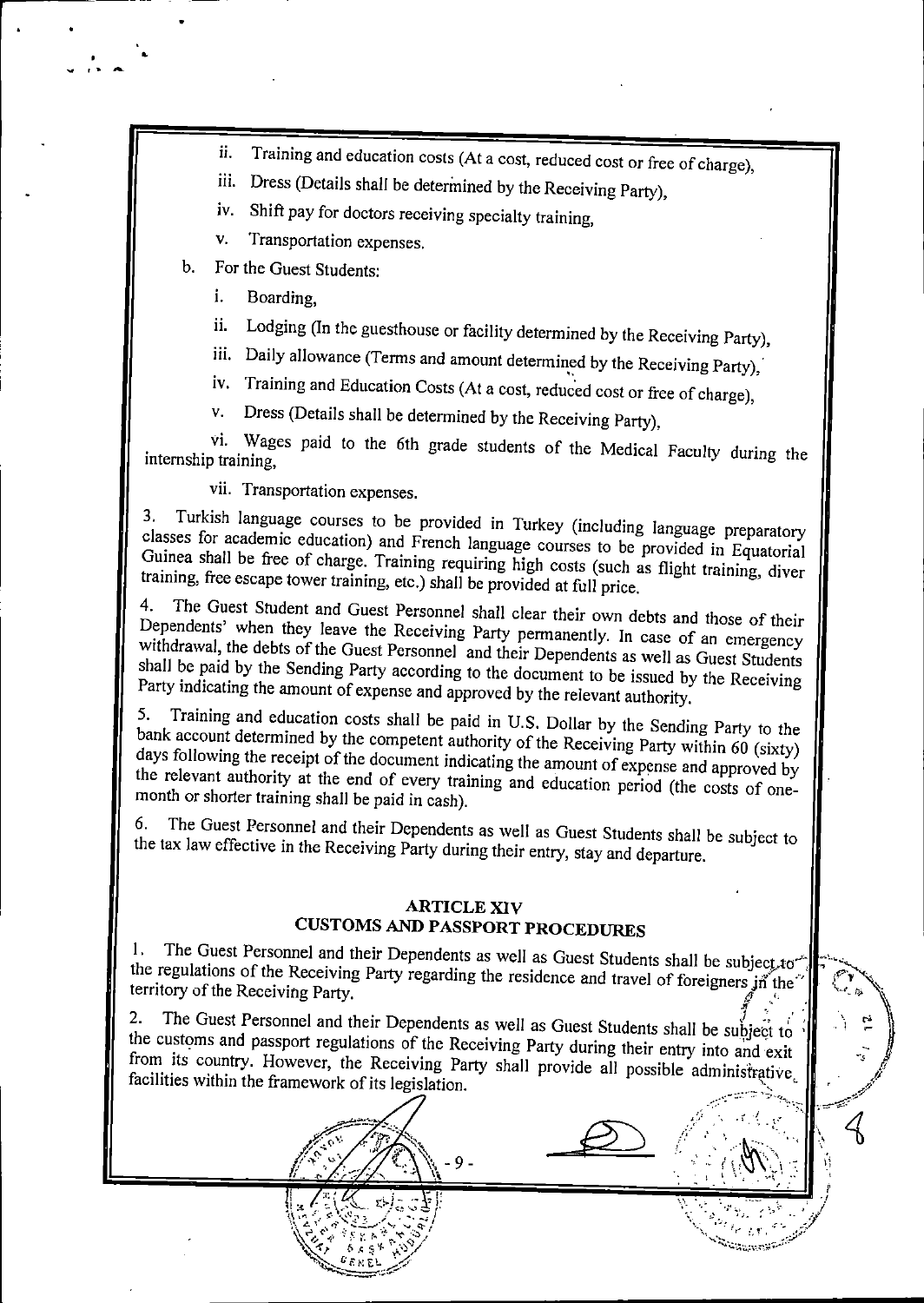#### ARTICLE XV COMMITMENTS OF THE PARTIES ARISING FROM OTHER INTERNATIGNAL AGREEMENTS

The provisions of this Agreement shall not affect the rights and commitments of the Parties arising from other international agreements and shall not be used against the interests, security and territorial integrity of other States.

#### ARTICLE XVI SETTLEMENT OF DISPUTES

1. Any dispute arising from the implementation or interpretation of this Agreement shall be settied by consultations and negotiations between the Parties at the possible lowest level and shall not be referred to any national or intemational tribunal or to any third party for the settlement.

2. If the dispute is not resolved within 60 (sixty) days from the date of occurrence, the Parties shall begin negotiations within 30 (thirty) days. If no solution is achieved within the following 60 (sixty) days the Parties may terminate this Agreement in accordance with the procedure specified in ARTICLE XVIII.

### ARTICLE XVn AMENDMENT AND REVIEW

Either Party may propose amendment or review of this Agreement through dipiomatic channels, if deemed necessary. Negotiations shall start within  $30$  (thirty) days from the date of the receipt of the written proposal. If no result is obtained within 60 (sixty) days, the Parties may terminate this Agreement in accordance with the procedure specified in ARTICLE XVIII. Agreed written amendments or revisions shall enter into force in accordance with the procedures set forth in ARTICLE XIX governing the entry into force of this Agreement.

#### ARTICLE XVin DURATION AND TERMINATION

1. This Agreement shall remain. in force for a period of 5 (five) years.

2. Unless one of the Parties notifies the other Party in writing through diplomatic channels of its ıntention to terminate it, this Agreement shall be extended automatically for successive periods of I (one) year.

3. Either Party may notify its intention to terminate the Agreement to the other Party in writing through diplomatic channels at any time. Notifications on termination of the Agreement shall be effective 90 (ninety) days after the notification is made.

4. The termination of this Agreement shall not affect the ongoing programs and activities.